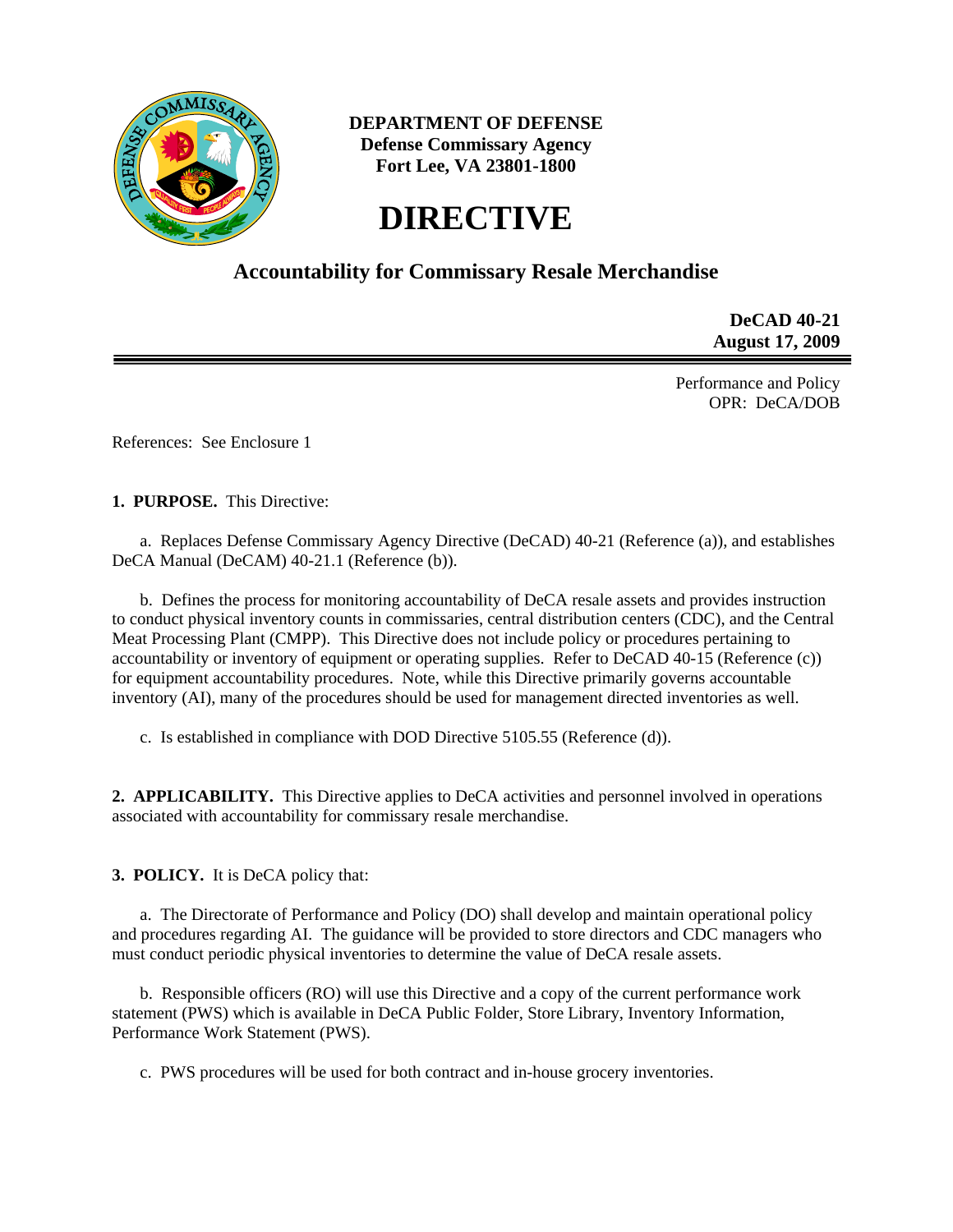d. RO will use the following authorized variances by department for AIs, and also within the same department for monthly versus cumulative results of records of operations.

(1) Grocery department includes DeCA-owned bakeries: +/-1 percent.

 (2) Meat department includes DeCA-owned delicatessen (deli) and seafood: +0.3 percent gain/no loss.\*

(3) Produce department (all commissaries): +1 percent gain/no loss.\*

(4) CDC (all areas; but excludes the Europe CMPP): +/-0.2 percent.

(5) CMPP:  $+0.3$  percent gain/no loss.\*

(5) Tobacco department: +/-0.85 percent.

 e. \*Authorized variances apply to both commissary and region levels. Region directors may desire to assign a commissary level account variance other than those shown for meat and produce to support operational needs. A written justification from the region director and approval from the Chief Financial Executive and Chief Operating Officer is necessary before any changes to the stated variances can be implemented.

f. Prior to beginning the inventory count, ROs or those involved in overseeing the AI shall review all AI preparations to ensure areas and functions directly affecting accountability are in order prior to beginning the inventory count. Sufficient time will be allowed to conduct a preinventory review to ensure necessary corrections are made without delaying or complicating the AI.

g. Validation for contract inventories will be conducted based on guidance provided in Reference (b).

 h. Sixty days prior to the AI date and at intervals throughout the inventory period, store directors or CDC managers will notify individuals or groups of the date of the AI, of any curtailment of service or closure, and of how the AI will affect the individual or group.

 i. No later than 15 days prior to the AI date, the RO will prepare a detailed written inventory plan (referred to as the Accounting Inventory Plan) and a detailed inventory floor plan/diagram (referred to as the Accountable Inventory Diagram), both of which will be used as a basis for further AI planning and preparations. Detailed instruction can be found in the current PWS located in DeCA Public Folder, Store Library, Inventory Information, Performance Work Statement (PWS).

 j. In reference to inventory cutoff, store directors, CDC managers, and department managers will ensure all personnel involved in handling transactions affecting accounts make a clear distinction between all transactions accounted for as part of the current accountability period.

 k. One week before the AI date, responsible officers shall ensure sufficient quantities of all equipment and supplies required to prepare for and to conduct inventory are available.

 l. Following receipt of Inventory Certification, the Resale Accounting Division (RAD) or Accounts Control Business Unit (ACBU) determines the status of each account for which inventory results were reported, and officially reports account status to regions on an automated DeCA Form (DeCAF) 70-23, Consolidated Statement of Gain/Loss. Regions report account status to store directors or CDC managers on DeCAF 70-22, Commissary Accountability Variance Statement.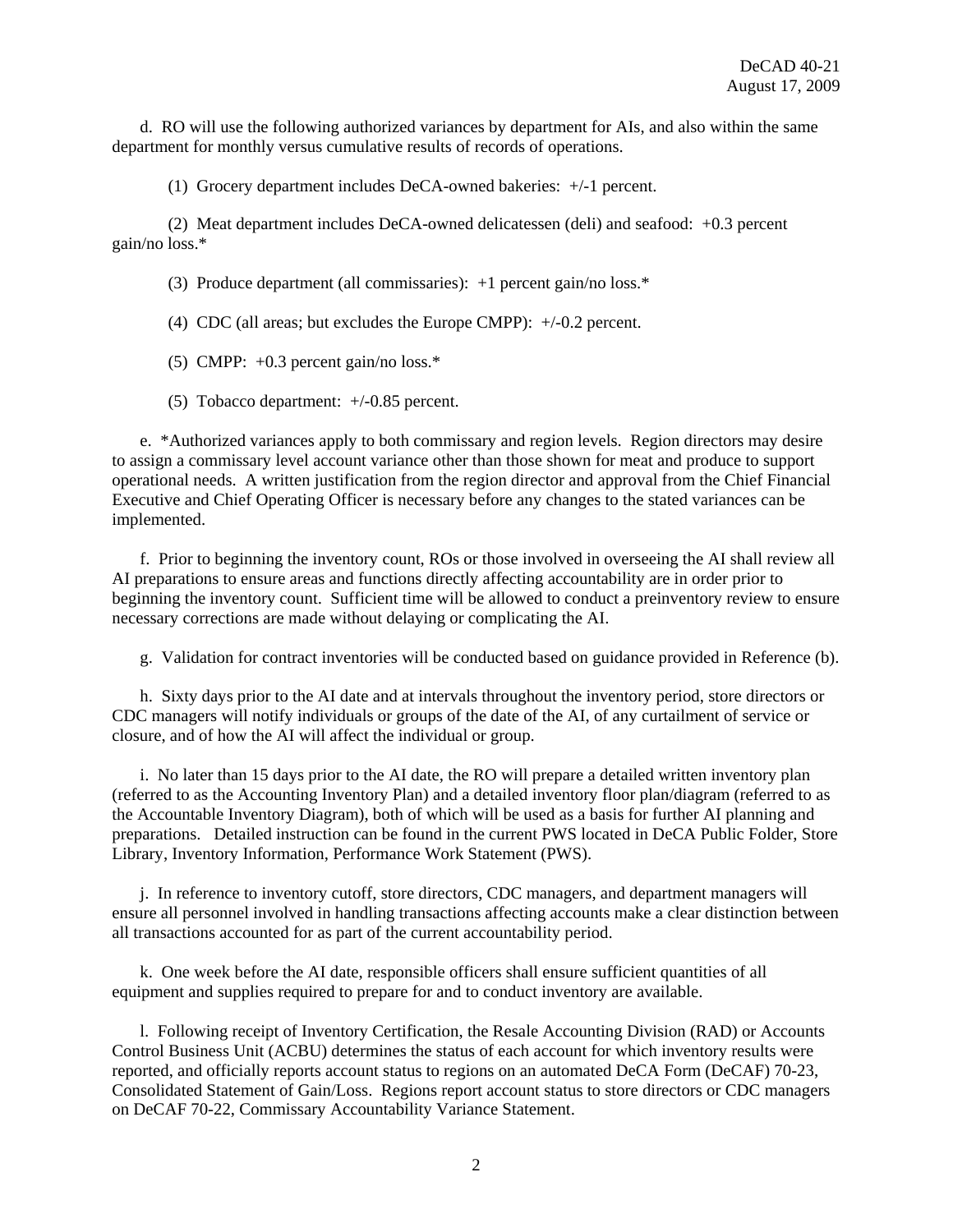m. No later than 72 hours after official notification, the accountable officer shall initiate a management review of any account which was reported as out of variance by RAD or ACBU on a DeCAF 70-23.

 n. In order to complete the accountability record for the accountability period (i.e., the period which ended at the AI cutoff), all other "Before Inventory" transactions shall be closed out.

 o. Within 2 weeks of completing the AI, the RO shall conduct a meeting with key DeCA personnel to discuss results of the most recent inventory process. A record of this discussion shall be kept on file with other AI documentation, and used as a reference until after the next AI has been completed.

 p. Contract Dollar Value inventories, which includes the grocery department, will be conducted at least once a year in accordance with guidance contained in an annual Resource Management AI memorandum as supplemented by region direction and guidance. This inventory, a physical wall-to-wall dollar value AI, is performed by commercial firms working within the terms of a contract PWS. It is mandatory to comply with the requirements set forth in the PWS for Dollar Value Inventory. The process does not include tobacco, meat, produce, or contractor owned inventory (i.e., deli, bakery, or seafood items). In DeCA Europe, the process does not include the DeCA-owned combined deli/bakery.

 q. In-house inventories, which may include any or all of the following: grocery; meat; produce; tobacco; and DeCA-owned bakery, deli, and seafood departments within commissaries or meat products within the CMPP, will be conducted at least once a year in accordance with guidance contained in an annual Resource Management AI memorandum as supplemented by region direction and guidance. This two-count physical inventory is normally performed by DeCA personnel who are divided into count and validation teams and monitored by representatives assigned by DeCA management.

 r. Record of Operations. Monthly departmental inventories, which may include meat. produce, and DeCA-owned bakery, deli and seafood departments, will be conducted at least once each month. The department manager will use the wall-to-wall method for all department inventories by counting all items in the order in which they are stored or displayed. The total monetary count is recorded on the approved Record of Operations inventory document which is located in the RAD/ACBU files and is automatically sent to the stores. The total for tobacco is on the tobacco log sent by headquarters to the region POC by the  $10^{th}$  of each month.

 s**.** Commissaries that receive tobacco support from the Army and Air Force Exchange Service (AAFES) will conduct an annual inventory of tobacco products. Semi-annual inventories with the exchange are only required if the commissary was out of tolerance the previous year. Physical inventories will be conducted jointly by commissary and exchange personnel. AAFES accounting months/quarters will be sent every January to the commissaries.

 t. NWS Charleston, Moffett Field, and Pearl Harbor commissaries receiving tobacco support from the Naval Exchange Service Command (NEXCOM) will conduct a 100 percent physical inventory of tobacco products at the end of each Exchange quarter. The scheduled dates of inventories are the last business day of the Exchange quarter after close of business.

 u. DeCA requires all commissaries selling tobacco to conduct in-house inventories at least monthly. Commissaries will reconcile the Tobacco Document Log contained in DeCAD 40-5, Chapter 14 (Reference (e)), with the AAFES Transaction Code Report monthly.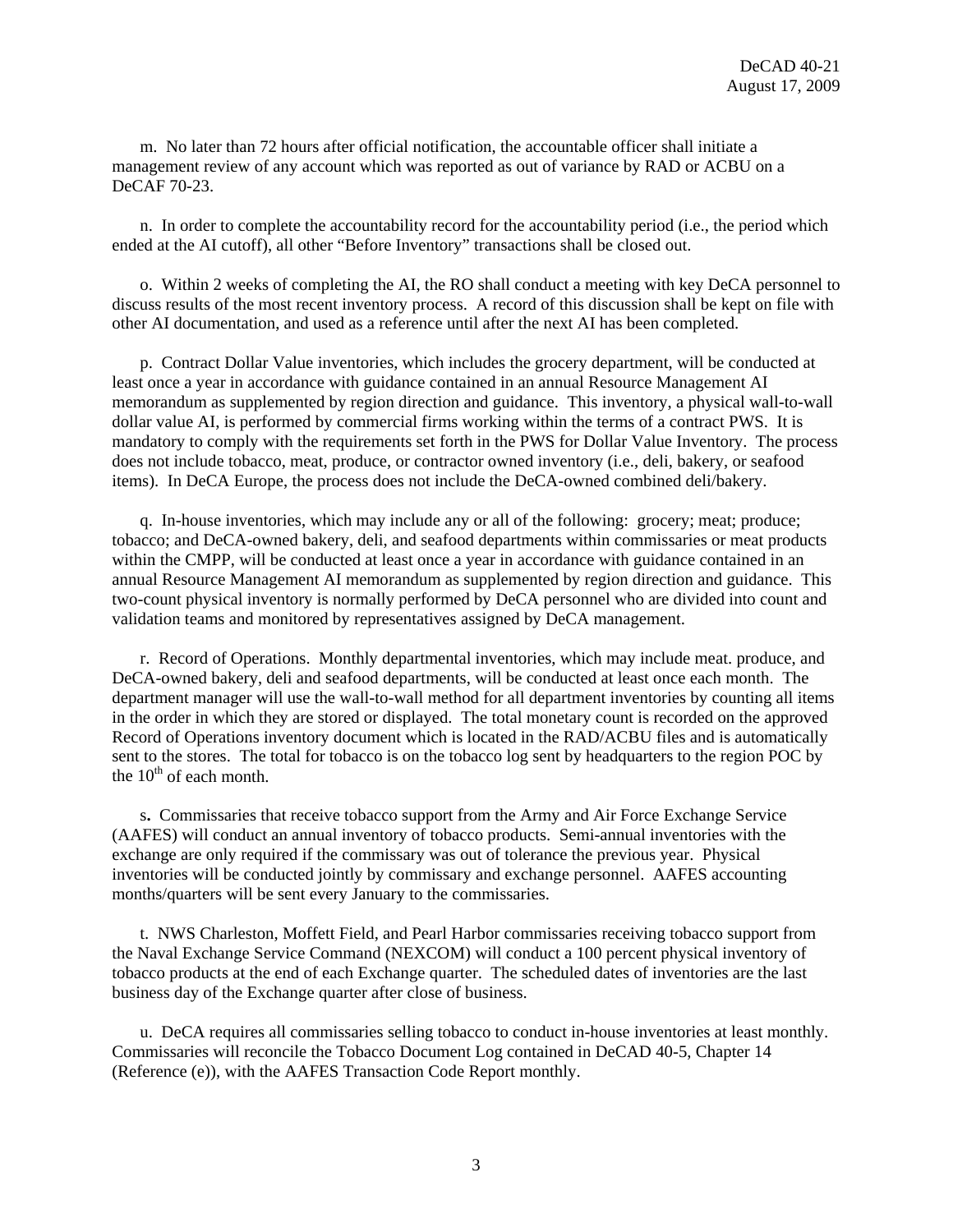v. Accountable inventory procedures for CDCs in Europe and Far East locations will be conducted in compliance with Reference (b).

 w. Use of the AI checklist, which focuses attention on day-to-day operations most crucial to maintaining proper accountability, is mandatory. Upon completion of an AI, the completed checklist must be held on file with other accountability inventory materials until the completion of the next AI. The AI checklist may be found in Reference (b).

#### **4. RESPONSIBILITIES.**

a. Region Directors. Region directors shall:

 (1) Be responsible for ensuring and monitoring compliance with policy and procedures stated in this Directive.

 (2) Submit proposed AI schedules by location and type of inventory (contract or in-house) in accordance with the annual AI data call.

 (3) Provide personnel to monitor AIs when stores have been out-of-tolerance for the prior period as deemed necessary.

(4) Take corrective action when inventory counts exceed authorized variances.

b. Zone Managers. Zone managers shall:

 (1) Ensure store directors follow the inventory procedures as outlined in this Directive. Prior to the start of inventory, zone managers will review and approve calculations associated with the selection of validation sections to ensure section counts are accurate and conform to the requirements of the PWS.

 (2) Provide direction for scheduling of inventories or for any follow-up associated with accountability problems revealed by inventory results.

c. Store Directors and CDC Managers. The store directors and CDC managers shall:

(1) Be responsible officers for all resale assets within the facilities they manage.

 (2) Plan, prepare, and conduct inventories in conformance with the policy and procedures stated in this Directive.

 (3) Be required to forward all accounting and financial information electronically to the RAD/ACBU.

 d. Resource Management (RM). RM shall be responsible for developing and maintaining accounting and financial policy and procedures to day-to-day accountability and AIs.

e. Resale Accounting Division (RAD), Contracting Business Unit (CBU). RAD and CBU shall:

 (1) With exception for facilities managed by DeCA Europe, process and maintain financial records for processing data specifically connected with AIs.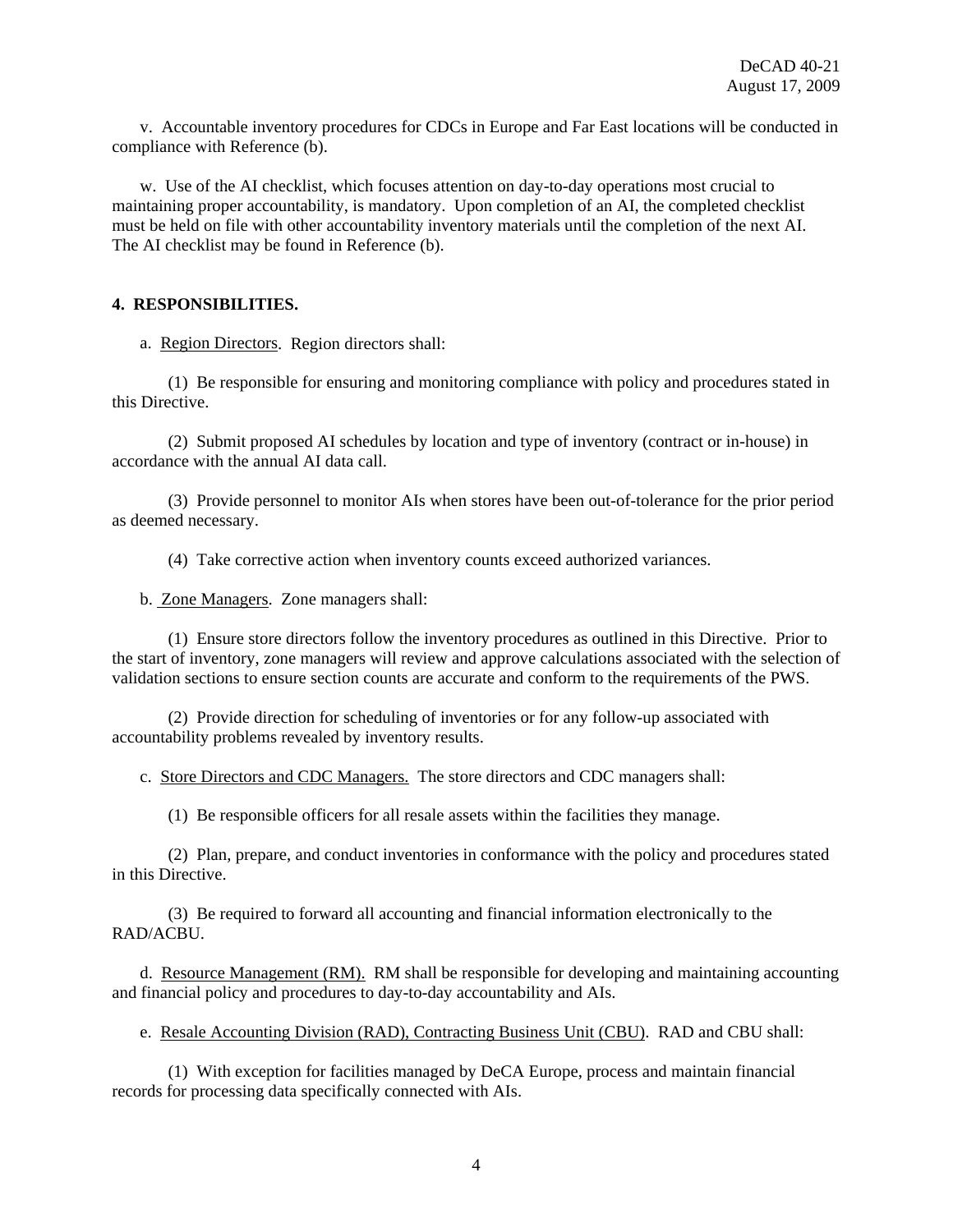(2) Disseminate reports showing account status at commissary/CDC, region, and DeCA levels.

f. Contracting Directorate (AM). AM shall:

(1) Establish indefinite delivery contracts with commercial contractors to conduct accountable and management inventories.

(2) Follow receipt of inventory schedules from regions, negotiating and awarding task orders with contractors to perform inventories.

(3) Keep stores, regions, RM, and DO advised of status of contracting actions and award of task orders for specific inventories.

(4) Provide stores, RM, and regions notification of the availability of the task order on the Electronic Document Access at least 30 days prior to the scheduled inventory date.

(5) Provide DO input and assistance on the revision and maintenance of the PWS.

5. MANAGEMENT CONTROL SYSTEM. This Directive contains internal management control provisions subject to evaluation and testing as required by DeCAD 70-2 (Reference (f)).

6. RELEASABILITY – UNLIMITED. This Directive is approved for public release and is located on DeCA's Internet Web site at www.commissaries.com.

7. EFFECTIVE DATE. By order of the Director of DeCA, this Directive is effective immediately.

Chief of Staff (Acting)

Enclosures

- 1. References
- 2. Definitions
- 3. Acronyms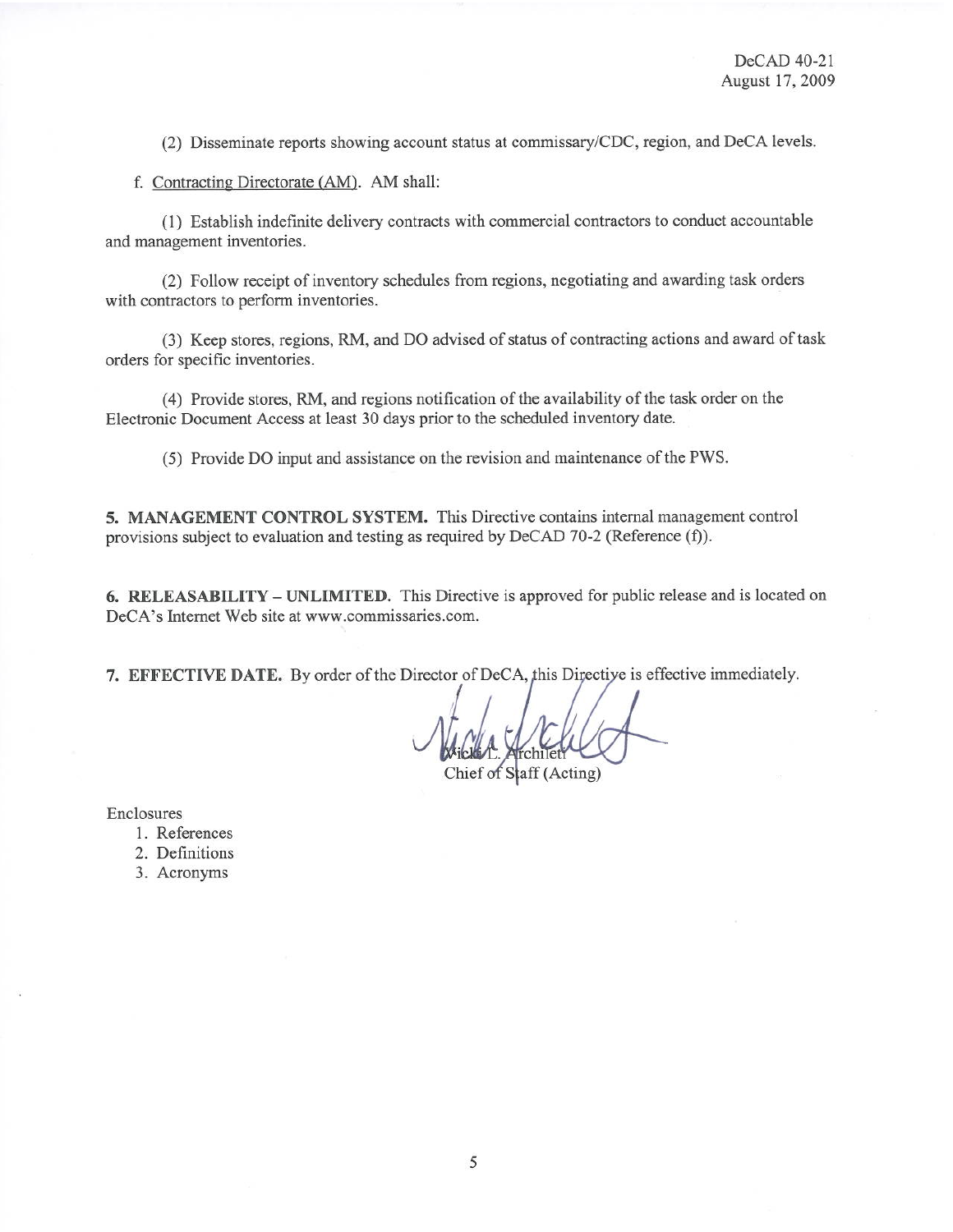#### **ENCLOSURE 1**

#### **REFERENCES**

- (a) DeCA Directive 40-21, "Accountability for Commissary Resale Merchandise," September 12, 2006, (hereby canceled)
- (b) DeCA Manual 40-21.1, "Accountability for Commissary Resale Merchandise Manual"
- (c) DeCA Directive 40-15, "Managing, Accounting, and Reporting of Government Property," September 4, 2001
- (d) DOD Directive 5105.55, "Defense Commissary Agency (DeCA)," March 12, 2008
- (e) DeCA Directive 40-5, "Grocery Department Operations," November 21, 2008
- (f) DeCA Directive 70-2, "Internal Control Program," December 17, 2007
- (g) DeCA Directive 70-6, "Financial Procedures for the Accounts Control Section and the Office of the Commissary Officer," January 1999
- (h) DeCA Directive 70-16, "Financial Management for Analysis and Reconciliation Business Unit," September 30, 1998
- (i) DeCA Directive 40-3, "Meat Department," December 10, 2007
- (j) DeCA Directive 40-4, "Produce Operating Department," February 11, 2009
- (k) DeCA Manual 40-4.1 "Produce Operating Department Manual," March 11, 2009
- (l) DeCA Directive 40-23, "Central Distribution Center Procedures," June 5, 2007
- (m) DeCA Directive 40-28, "Specialty Departments Deli, Bakery, Seafood, Plants, Etc.," January 31, 2008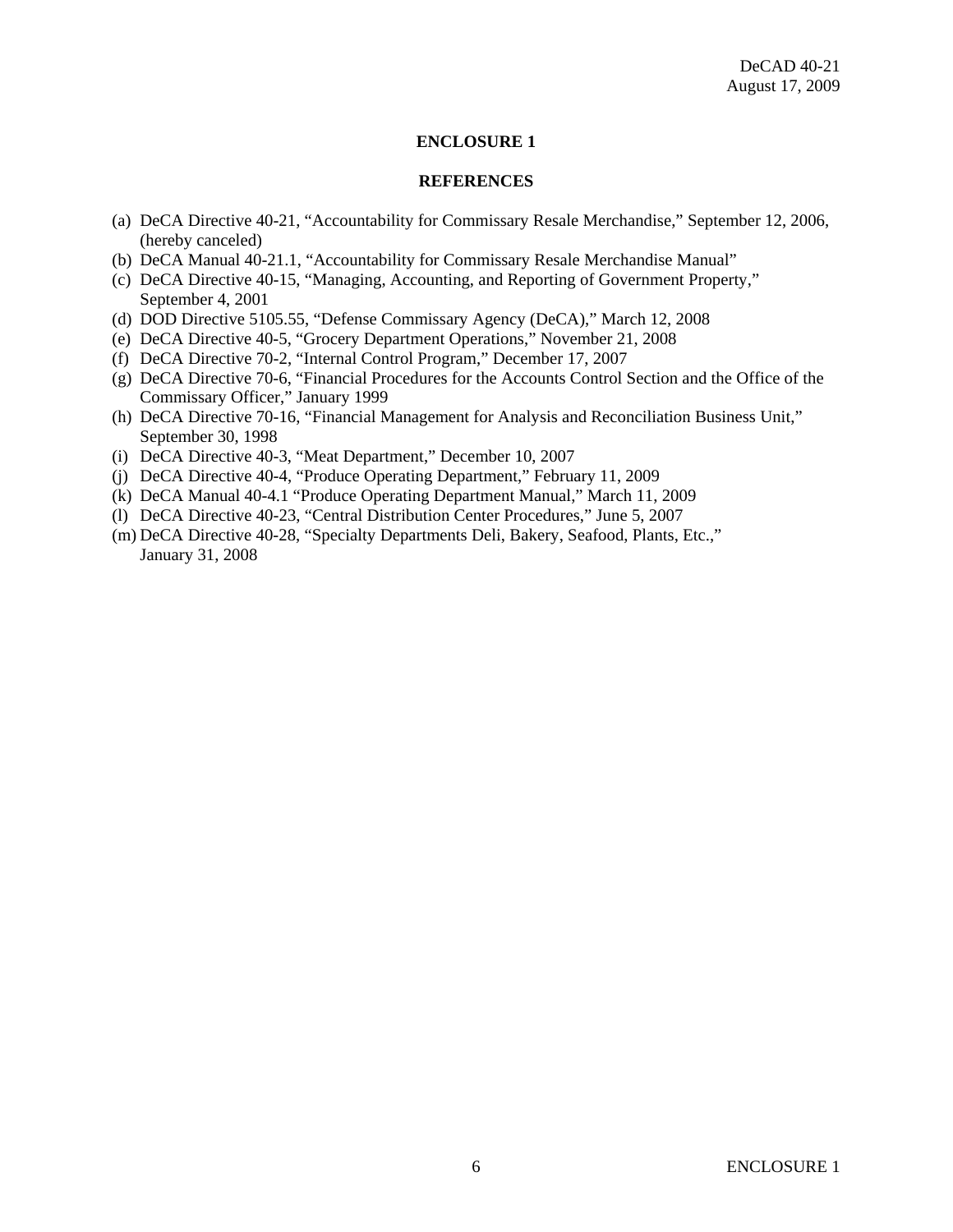### **ENCLOSURE 2**

#### **DEFINITIONS**

**accountable inventory (AI).** A physical, wall-to-wall, dollar value inventory of all resale merchandise which establishes accountability. Only the results of an AI are used as a basis for computing account status and for adjusting financial records.

**authorized variance.** The range in which account status, indicated by comparison of book inventory value and physical inventory value, may vary from zero. The rationale for permitting these variances is to allow some flexibility in operation, and to account for unidentified "costs of doing business." Usually described as percentage gain or loss compared to total sales recorded in an account, and expressed mathematically as +/-x percent.

**contract dollar value inventory.** Physical, wall-to-wall, dollar value accountable management inventory performed by commercial firms working within the terms of a contract PWS and in conjunction with DeCA management personnel. In such inventories, the Government is also required to conform to the terms of the PWS.

**dollar/physical value inventory.** A physical inventory performed to determine only the dollar value of assets, with no concern for recording the types of items being counted/valued or for finding item balances on hand.

**grocery department, meat department, and produce department.** Designations the Government uses to classify and account for items sold in commissaries. Items classified as "meat" are principally fresh and smoked beef, lamb, pork, and veal processed into retail cuts in the commissary. Items classified as "produce" are principally fresh fruits, vegetables, and plants. All items except those classified as "meat" and "produce" items are classified as "grocery" items. "Grocery" items include types of meat, such as packaged lunchmeats, bacon, sausage, canned hams, and poultry products.

**in-house inventory**. A physical inventory performed by DeCA personnel who are divided into count and validation teams and overseen by DeCA management personnel.

**management inventories.** A physical inventory (usually dollar value only) performed for a variety of reasons, none of which entail using the results of the inventory as a basis for the adjustment of financial records.

**tobacco products**. Includes cigarettes, cigars, chewing tobacco, and snuff products. The term "tobacco products" DOES NOT include smoking cessation items, such as Nicorette, etc., nor does it include items such as cigarette lighters or matches.

**validation.** The process by which inventory counts, performed by either contract or in-house inventory teams, are verified as correct within the range of a pre-established allowable validation variance.

**validation team.** A group of personnel who physically count items to validate an inventory count/value of the same items to verify the accuracy.

**variance.** Percentage of difference between a contractor's initial count of a section and validation count of a section the Government allows before charging the contractor with an exception.